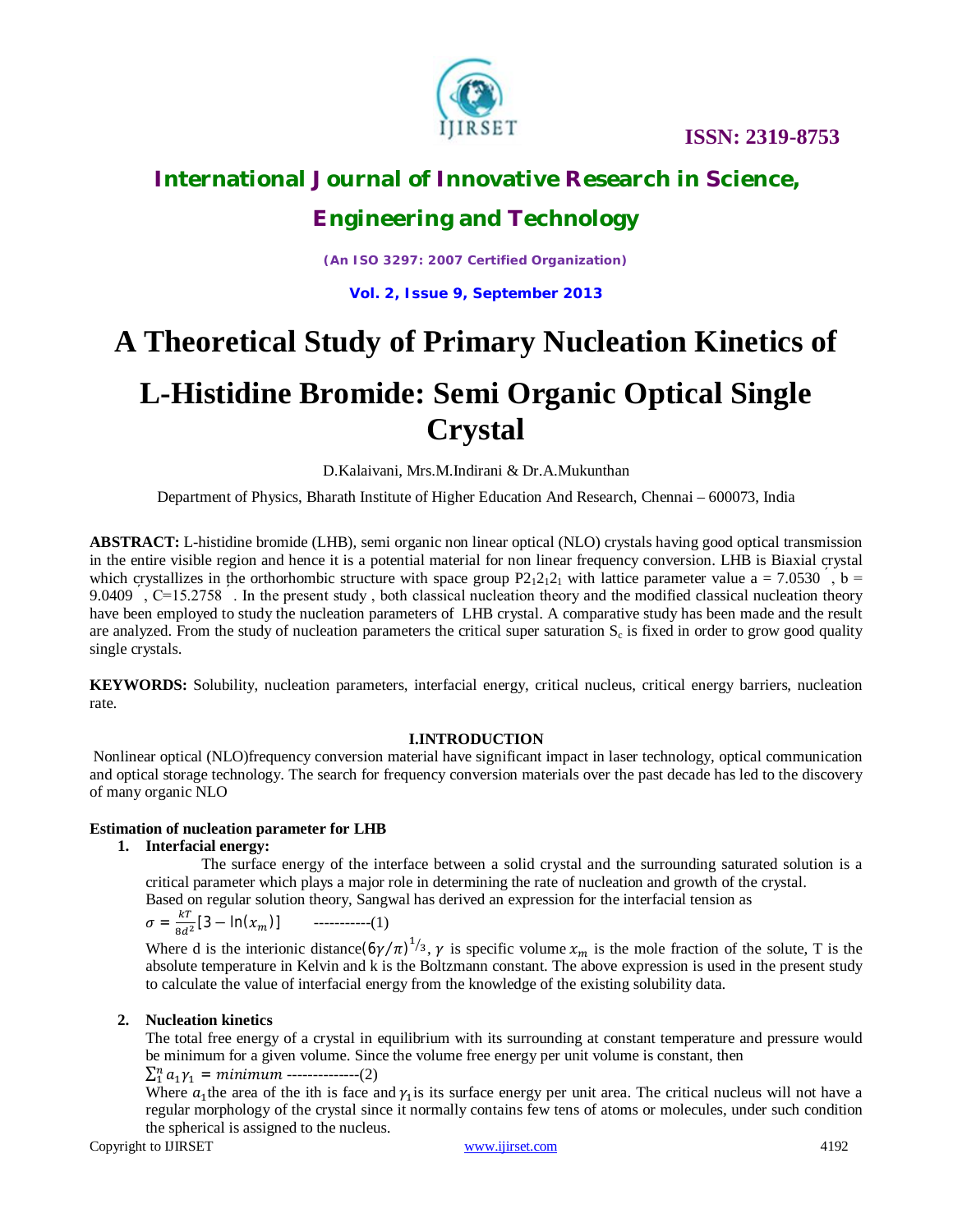### **ISSN: 2319-8753**

# **International Journal of Innovative Research in Science,**

## **Engineering and Technology**

*(An ISO 3297: 2007 Certified Organization)*

#### **Vol. 2, Issue 9, September 2013**

#### **3. Classical nucleation theory :**

When the crystal nucleus form due to super saturation of the solution a certain quantity of energy is spent for the creation of new phase. The free energy change associated with the formation of the nucleus can be written as

$$
\Delta G = \Delta G_s + \Delta G_v \tag{3}
$$

 $\Delta G = 4\pi r^2 \sigma + \frac{4}{3}$ 

Where  $\Delta G_s$  the excess surface is free energy and  $\Delta G_v$  is the excess volume free energy  $\frac{4}{3}\pi r^3 \Delta G_v$  --------------(4)

Where  $\Delta G_v$  is a negative quantity. The expression for  $\Delta G_v$  is given for the nucleation from solution using Gibbs-Thomson equation as

 $------(5)$ 

$$
\Delta G_v = \frac{-\kappa r}{v} \ln S
$$

KT

Where  $S = \frac{C}{C}$  $\frac{c}{c^*}$  is the super saturation ratio

The size corresponding to the maximum free energy change is called critical nucleus. At the critical state, the free energy formation obeys the condition  $\frac{d(\Delta G)}{dr} = 0$  -------(6)

Hence, by setting the condition  $\frac{d(\Delta G)}{dr} = 0$ 

The expression for radius and free energy change of the critical nucleus are obtained as

ݎ <sup>∗</sup> = − ߪ2 <sup>௩</sup>ܩ∆ ܩ∆ and <sup>∗</sup> = ଵగఙ<sup>య</sup> ଷ∆ீೡ మ - ---------(7)

Based on the classical homogeneous nucleation theory, the nucleation rate can be calculated using the relation [8]  $J = A exp[-\frac{\Delta G^*}{kT}$ ] ---------(8)

 $J =$  nucleation rate rep. the no of nuclei formed per unit cell.

Where A is known as the pre-exponential factor and its value is estimated as  $10^{28}$ .

#### **4. Modified classical nucleation theory:**

The properties of nucleus in the micro level are different from those in macro level. The interfacial energy is an important parameter to control nucleation rate and growth rate. An expression for the interfacial energy has been derived and this is incorporated in the nucleation kinetics for capillarity approximation.

Let  $\sigma \& \sigma_0$  be the interfacial energies corresponding to the crystal nucleus of micro and macro level respectively. The interfacial energy of the nucleus of radius r is written as

 $\sigma = \sigma_0 - \left[\frac{d\sigma}{dr}\right]$  $------(9)$ Equation (9) is modified as  $\left\lceil \frac{d\sigma}{d\sigma} \right\rceil$  $\left[\frac{d\sigma}{\sigma_0 - \sigma}\right] = \frac{dr}{r}$  $\frac{u}{r}$ ------------(11) Integrating the above expression we get  $-\ln(\sigma_0-\sigma)=\ln r + D$ -------------(12) Where D- integration constant

When the first monomer is formed, it is still in the mother phase and there is no interface between mother phase and new phase. Hence the initial condition is  $\sigma = 0$  where  $r = \delta$ , the radius of the first monomer. Applying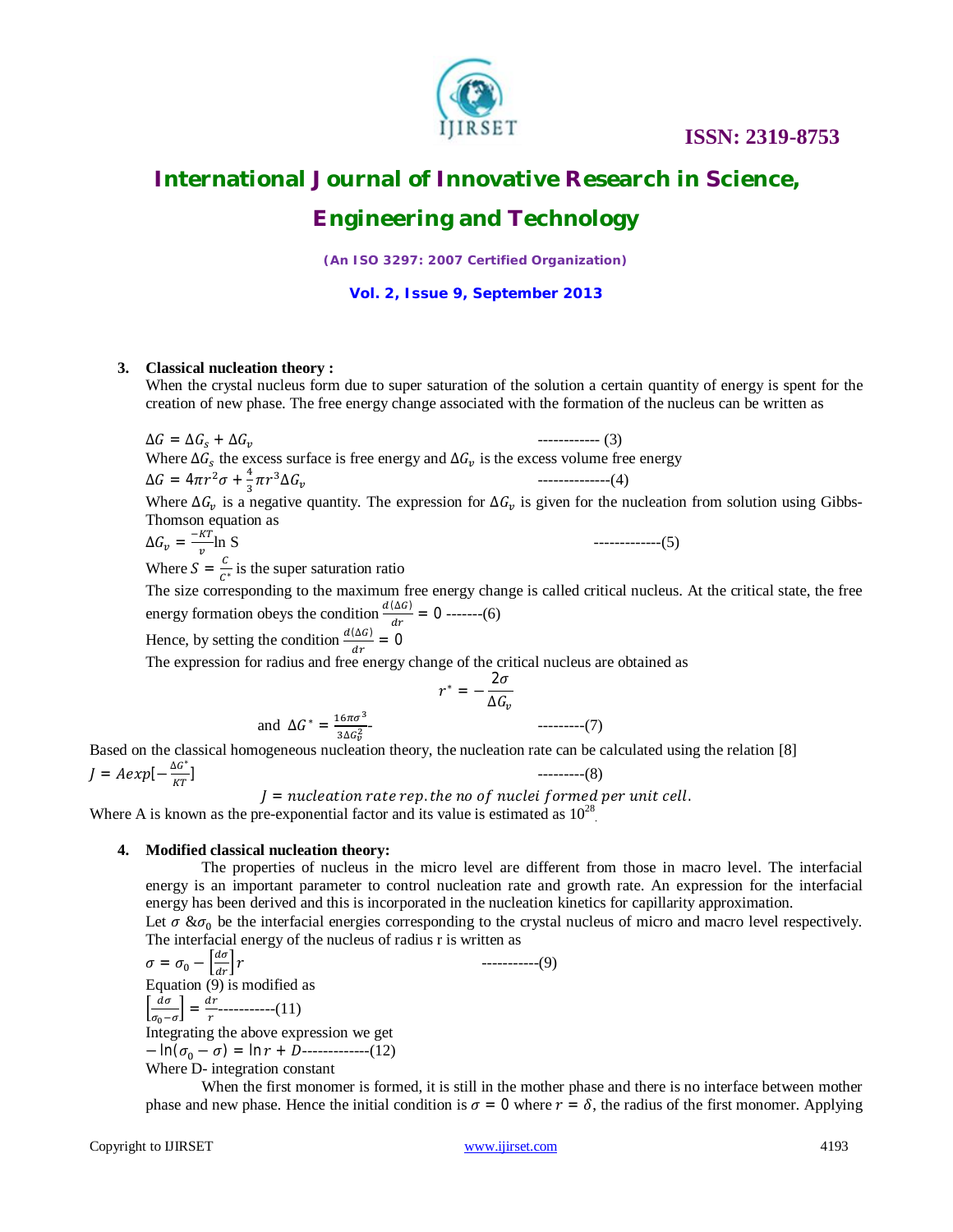### **ISSN: 2319-8753**



# **International Journal of Innovative Research in Science, Engineering and Technology**

*(An ISO 3297: 2007 Certified Organization)*

#### **Vol. 2, Issue 9, September 2013**

the initial condition in eq(9),D is evaluated as–ln ( $\sigma_0 \delta$ ). Substituting the value of D in Eq (10) and rearranging the terms, the expression for interfacial energy is obtained as

$$
\sigma = \sigma_0 [1 - \frac{\delta}{r}] \dots (13)
$$

The free energy associated with the formation of nucleus in the modified form can be written as

 $\Delta G = 4\pi r^2 \sigma(r) + \frac{4}{3}$  $\frac{4}{3}\pi r^3 \Delta G_v$ -----------(14)

Where  $\sigma = \sigma_0 [1 - \frac{\delta}{r}]$  $\frac{1}{r}]$ 

By maximizing the equation (12), the nucleation parameters are obtained as

$$
r^* = -\frac{\sigma_0}{\Delta G_v} [1 \pm \sqrt{1 + \frac{\delta}{\sigma_0} \Delta G_v}]
$$

 $J = A \exp \left( \frac{-\Delta G^*}{kT} \right)$  $\frac{20}{KT}$ 

Substituting (r ) in equal of ∆G,were  $\Delta G^* = 4\pi r^* (\sigma_0 (r^* - \delta) + \frac{1}{3})$  $\frac{1}{3}(r^{*^2})\Delta G$ ---------(15)

The nucleation parameter of LHB crystal have been estimated using the classical and modified expression

#### **II.RESULT AND DISCUSSION**

Table presents the nucleation parameter of LHB for various super saturation using classical nucleation and modified theory at different temperatures. Interfacial energy has been calculated using the expression given by Sangwal [5].

The interfacial energy of LHB solution crystal interface to decrease with increase of temperature. It is observed that the critical size and the critical energy barrier for the formation of nucleus is considerably reduced and constantly the nucleation rate is enhanced as super saturation is increased. After applying correction to classical theory, $r^*$  and  $\Delta G^*$  are found to decrease which result in the enhancement of nucleation rate. The super saturation corresponding to J=1 is defined as critical super saturation  $(S_c)$ . The critical super saturation is found to decrease with increase of temperature. The critical super saturation lies between 1.08and 1.1 for the temperature range 303-323K as shown in fig. hence it is theoretically predicated that if LHB crystal is grown with the above super saturation value at particular temperature, the optical quality of the bulk crystal can be improved.

#### **III.CONCLUSION**

The nucleation kinetics of LHB has been studied. Using classical nucleation theory and the modified theory, the result obtained in the present study reveals that the nucleation parameters depends on the degree of super saturation of the system which are necessary for controlling the growth of crystal.

| entrem ruthus, entrem nec energy entirely and nucleation rate of E rinstrume orommet |                  |                  |         |                    |                           |            |                     |                       |
|--------------------------------------------------------------------------------------|------------------|------------------|---------|--------------------|---------------------------|------------|---------------------|-----------------------|
|                                                                                      | Classical theory |                  |         |                    | Modified classical theory |            |                     |                       |
|                                                                                      | $S = C/C^*$      | $\Delta G_{\nu}$ | $*(nm)$ | $\Delta G^*$<br>kT | nuclei/cm <sup>3</sup> /S | $r^*$ (nm) | $\Delta G^*$<br>/kT | nuclei/cm ${}^{3}/S$  |
| $T = 303K$                                                                           | 0.08             | $-1.321$         | 4.894   | 77.58              | $2.015\times10^{-12}$     | 4.843      | 72.80               | $2.287\times10^{-10}$ |

Critical radius, Critical free energy change and nucleation rate of L-Histidine bromide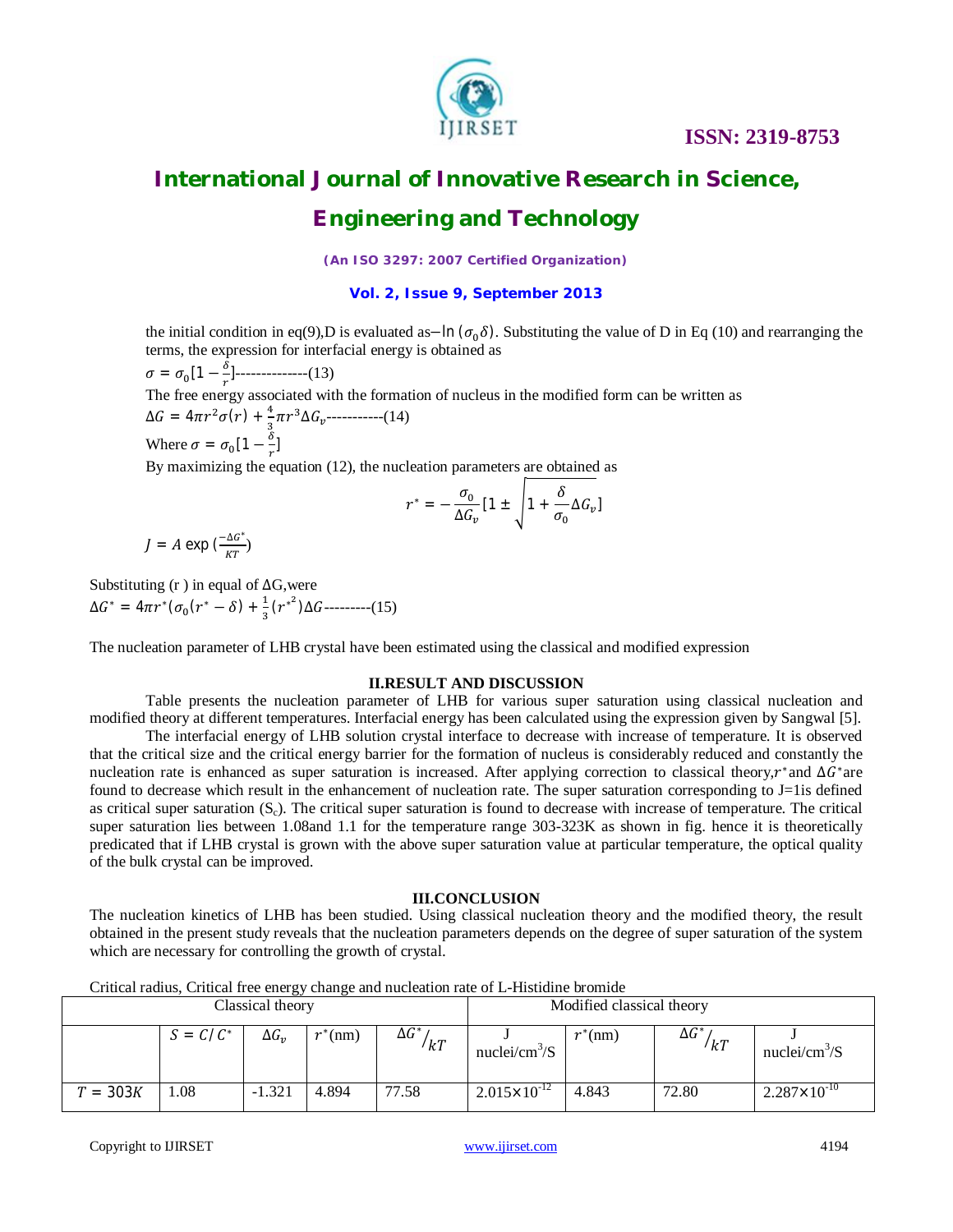### **ISSN: 2319-8753**

# **International Journal of Innovative Research in Science, Engineering and Technology**

*(An ISO 3297: 2007 Certified Organization)*

#### $X_m = 0.49$  $\sigma = 3.232$  $mJ/m<sup>2</sup>$ 1.09  $\begin{array}{|c|c|c|c|c|c|c|c|} \hline -1.479 & 4.371 & 61.87 & 1.335 \times 10^{-5} \ \hline \end{array}$ 4.312  $\overline{)57.65}$  9.128×10<sup>-4</sup> 1.10 -1.636 3.952 50.58 1.071 3.901 46.77 48.62 1.11 |  $-1.791$  |  $3.609$  |  $42.19$  |  $4.729 \times 10^3$ 3.558  $38.71$   $1.539 \times 10^5$ 1.12  $\vert$  -1.945 3.323 35.78 2.880×10<sup>6</sup> 3.276 32.57  $7.100\times10^{7}$  $T = 308K$  $X_m = 0.53$  $\sigma = 3.216$  $mJ/m<sup>2</sup>$ 1.08 -1.343 4.791 72.77 2.487×10-10 4.739 68.24 2.314×10-8 1.09  $-1.504$   $4.278$   $58.04$   $6.224 \times 10^{-4}$ 4.227 53.99 0.0356 1.10 -1.663 3.868 47.44 24.73 3.816 43.79 357.132 1.11  $-1.821$  3.533 39.57 6.489 $\times$ 10<sup>4</sup> 3.482  $36.24$   $1.825 \times 10^6$ 1.12  $\vert$  -1.977  $\vert$  3.253  $\vert$  33.56  $\vert$  2.660×10<sup>7</sup>  $3.202$   $30.48$   $5.736 \times 10^{7}$  $T = 313K$  $X_m = 0.57$  $\sigma = 3.203$  $mJ/m<sup>2</sup>$ 1.08  $-1.365$  4.694 68.49  $1.802 \times 10^{-8}$ 4.644 64.14  $1.401 \times 10^{-6}$ 1.09 -1.528 4.193 54.62 0.0190 4.142 50.73 0.9228 1.10 -1.690 3.791 44.65 403.72 3.740 41.14 1.351×10<sup>4</sup> 1.11  $-1.851$  3.462 37.25  $6.660 \times 10^5$  $3.411$   $34.04$   $1.642 \times 10^7$ 1.12 |  $-2.001$  | 3.188 | 31.58 | 1.918×10<sup>8</sup> 3.137 28.64  $3.659 \times 10^9$

### **Vol. 2, Issue 9, September 2013**

#### REFERENCES

- 1. G.Xing, M.Jiang,Z.Shao,D.Xu, Chin .J. Laser14(1987)357.
- 2. S.Velso, Laser program Annual Report,Lawerence UCRL-JC1050000,Lawerence Livermore National Laboratory,Livermore,CA,1990.
- 3. L.F.Warren,Electronic materials our future in R.E.Allred, R.J.Martinez, I.B.Wirschmann, (Eds) Proceedings of the fourth international Sample Electronics Conference society for the advancement of Material & process Engineering,Covina,CA,1990, Vol.4,P-388.
- 4. W.S.Wang, K.Sutter , Ch.Bosshard , Z.Pan,H.Arend,P.Gunter, G.Chapuis,F.Nicolo,Jpn.J.Appl.phys.27(7)(1988)1138.
- 5. K.Sangwal, J.Crystal Growth 97(1989)393.
- 6. D.Jayaraman, C.subramanian, P.Ramaswamy, J.Mater.Sci.Lett.8(1989)1399.
- 7. M.Volumer,A.Weber,Z.Phys.Chem.119(1926)277.
- 8. N.S.Tarae, "Industrial crystallization: process simulation Analysis and Design". The Plenum Chemical Engineering Series,plenum Press,New York,(1995).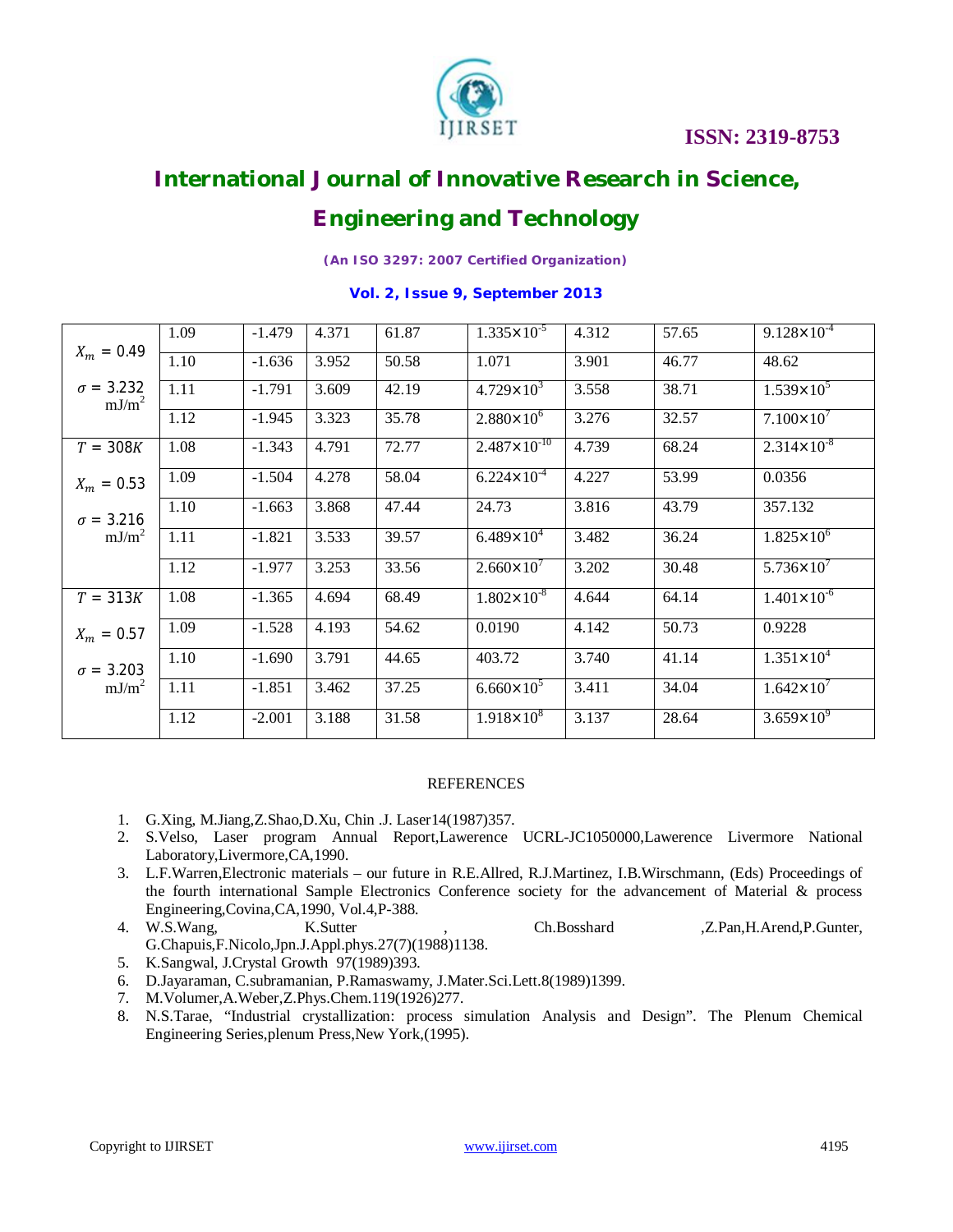

# **International Journal of Innovative Research in Science,**

# **Engineering and Technology**

*(An ISO 3297: 2007 Certified Organization)*

### **Vol. 2, Issue 9, September 2013**